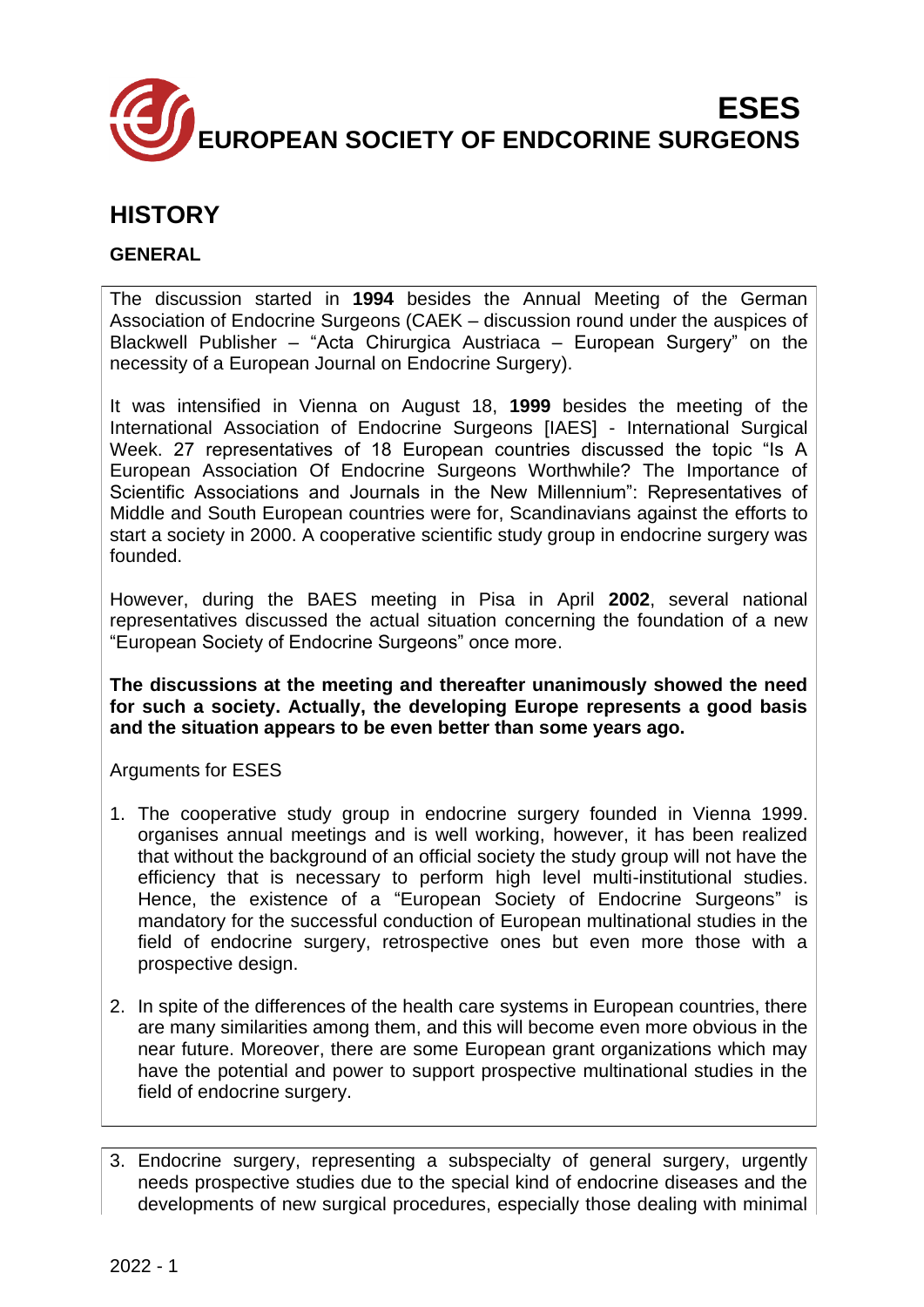invasive techniques. Additionally, a new Division of Endocrine Surgery has recently been formed at the UEMS level. Hence, the establishment of European centres where European endocrine surgeons can be educated and trained on a scientific basis by experienced surgeons will be necessary.

- 4. The development of new surgical techniques and the development of other disciplines targeting to some aspect the field of endocrine surgery (e.g. thyroid, parathyroid and adrenal) requires an official endocrine surgical society at the European basis who fulfils a pacemaker function regarding research, education and training and who serves as a representative partner concerning interdisciplinary cooperation with other European scientific organisation in this field (e.g. European Thyroid Association (ETA), European Federation of Endocrine Societies (EFES). As has been done by gastrointestinal surgical societies, a European Society of Endocrine Surgery could organize joint meetings together with European endocrinologists to enhance and concentrate our common activities.
- 5. Like the other already existing multinational societies of endocrine surgeons, e.g. the Asian Association of Endocrine Surgeons (AsAES) and the American Association of Endocrine Surgeons (AAES), the European Society of Endocrine Surgeons would be an adequate partner for the IAES, our international umbrella organization. Thus, rather improved partnership but not competition is the motive to found the European Society of Endocrine Surgeons. Consequently, the meetings of the European Society of Endocrine Surgeons should be biennially between the IAES meetings.

# **AIMS**

The promotion of science through research and the advancement of knowledge and techniques in endocrine surgery

The promotion and maintenance of high standards in the clinical practice of endocrine surgery and the promotion of education and research in this field.

(Constitution Version 4 – Cardiff, May 17, 2014)

# **LOGO**

| 05 04<br>2003 | Henning Dralle (Copyright) |
|---------------|----------------------------|
|               |                            |

#### **CHAIN OF OFFICE**

| 2014 05 15 | Sponsored by Bruno Niederle and the local organising team of the<br>ESES Biennial Congress 2010 documenting their special solidarity to<br><b>ESES and congratulating to the 10th ESES Anniversary, Cardiff</b><br>2014 |
|------------|-------------------------------------------------------------------------------------------------------------------------------------------------------------------------------------------------------------------------|
|------------|-------------------------------------------------------------------------------------------------------------------------------------------------------------------------------------------------------------------------|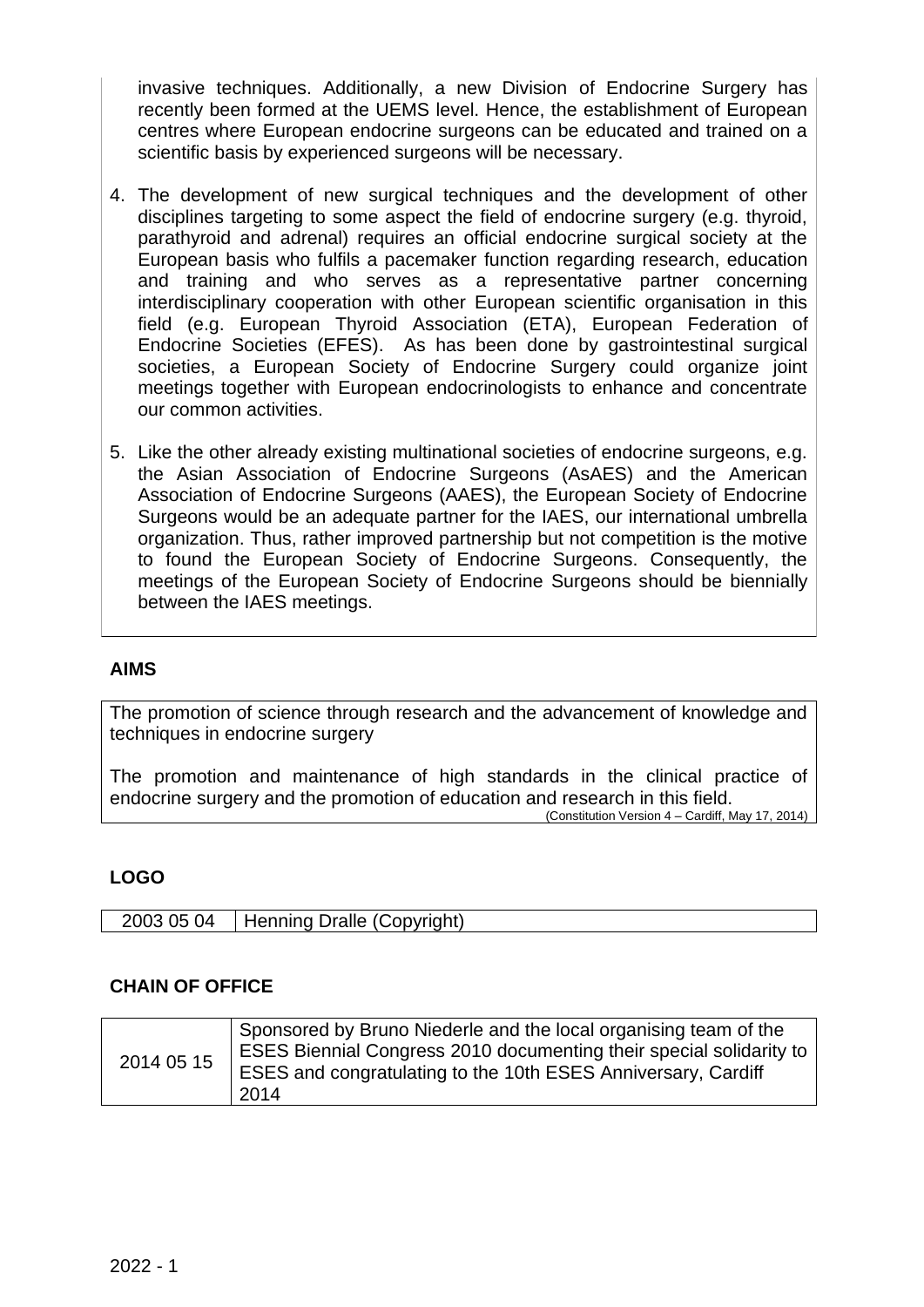# **JEAN-FRANCOIS HENRY TRAVELLING FELLOWSHIP**

| 2018 01 13 | In honour of Jean-Francois Henry, Professor of Surgery, Endocrine |
|------------|-------------------------------------------------------------------|
|            | Surgeon, Marseille, the EC donates a travelling fellowship        |

# **WEBSITE - WEBMASTER**

| 2006 01 11    | Bruno Niederle (First version) - www.eses.cc                    |  |
|---------------|-----------------------------------------------------------------|--|
| 2016 07 01    | Bruno Niederle/Karin Knob - ESES Vienna Office (Second version) |  |
| $2006 - 2016$ | Bruno Niederle/Karin Knob/Bettina Pugl - ESES Vienna Office     |  |
|               | regular homepage updates                                        |  |
| 2016 - 2022   | Bruno Niederle/Bettina Pugl - ESES Vienna Office regular        |  |
|               | homepage updates                                                |  |

# **OFFICIAL ORGAN FOR PUBLICATIONS**

Publication of abstracts and summaries of ESES biennial congresses/conferences (workshops) – ESES Position Statements

After peer review: publication of original papers - the best manuscripts of biennial congresses/conferences (workshops)

| 2004 | Langenbecks' Archives of Surgery (LAS)- Springer                  |
|------|-------------------------------------------------------------------|
| 2020 | <b>British Journal of Surgery (BJS) - Oxford University Press</b> |

# **ESES VIENNA OFFICE**

| 2004 | Permanent office with a secretary to assist the "ESES Secretary"  |
|------|-------------------------------------------------------------------|
|      | and "ESES Treasurer" – the secretary is continuously in charge of |
|      | the "ESES Accounts", of the contact to ESES members (e mail       |
|      | emissions for all officers, congresses, workshops) and is         |
|      | responsible for the "ESES Membership Directory" and assists       |
|      | editing the "ESES Homepage"                                       |

# **FOUNDING CONFERENCE**

| 2003 05 04 | Vienna - "Hotel Mercure Josefhof"                                |
|------------|------------------------------------------------------------------|
|            | Presentation of the first version of the constitution and bylaws |

# **Participants**

| <b>AUSTRIA</b> |                                      |
|----------------|--------------------------------------|
| Kaczirek       | Klaus                                |
| Niederle       | Bruno (Chairman and Local Organizer) |
| Passler        | Christian                            |
| Prager         | Gerhard                              |
| Scheuba        | Christian                            |
| <b>BELGIUM</b> |                                      |
| Defechereux    | Thierry                              |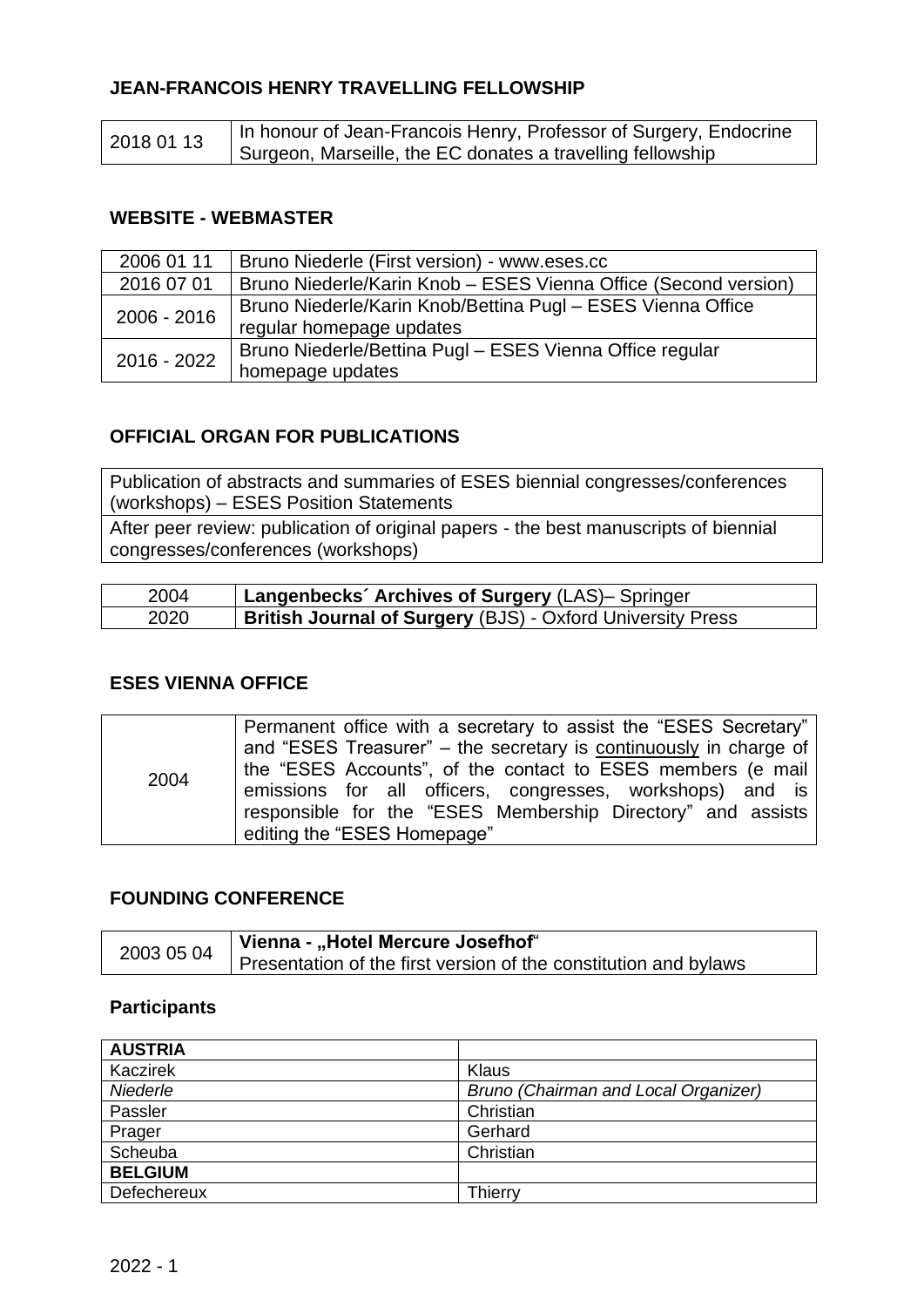| Meurisse              | Michel             |
|-----------------------|--------------------|
| Squifflet             | Jean-Paul          |
| <b>BULGARIA</b>       |                    |
| Pandev                | Rumen              |
| <b>Denmark</b>        |                    |
| Mollerup              | <b>Charlotte L</b> |
| Christiansen          | Peer               |
| <b>FRANCE</b>         |                    |
| Carnaille             | <b>Bruno</b>       |
| Henry                 | Jean F             |
| Kraimps               | Jean-Louis         |
| Proye                 | Charles A.         |
| <b>GERMANY</b>        |                    |
| <b>Dralle</b>         | Henning (Chairman) |
| Frilling              | Andreja            |
| Gimm                  | Oliver             |
| <b>GREECE</b>         |                    |
| Linos                 | Dimitrios A.       |
| <b>ITALY</b>          |                    |
| <b>Bellantone</b>     | Rocco              |
| Favia                 | Gennaro            |
| Miccoli               | Paolo (Chairman)   |
| <b>NORWAY</b>         |                    |
| Varhaug               | Jan-Erik           |
| <b>POLAND</b>         |                    |
| <b>Kuzdak</b>         | Krysztof           |
| Pomorski              | Lech               |
| Rybinski              | Kazimierz          |
| <b>PORTUGAL</b>       |                    |
| Cardoso de Oliveira   | Manuel             |
| <b>SPAIN</b>          |                    |
| Ponce Marco           | Jose Luis          |
| Sancho                | Juan               |
| Sancho-Fornos         | Salvador           |
| Sitges-Serra          | Antonio            |
| <b>SWEDEN</b>         |                    |
| Bergenfelz            | Anders             |
| Hamberger             | <b>Bertil</b>      |
| <b>SWITZERLAND</b>    |                    |
| Kull                  | Christof           |
| THE NETHERLANDS       |                    |
| Hamming               | Jaap               |
| <b>TURKEY</b>         |                    |
| Düren                 | Mete               |
| Tezelman              | Serdar T.          |
| <b>UNITED KINGDOM</b> |                    |
| Harrison              | Barney J           |
| O'Higgins             | <b>Niall</b>       |
| Sadler                | Greg               |
| Young                 | Anthony E          |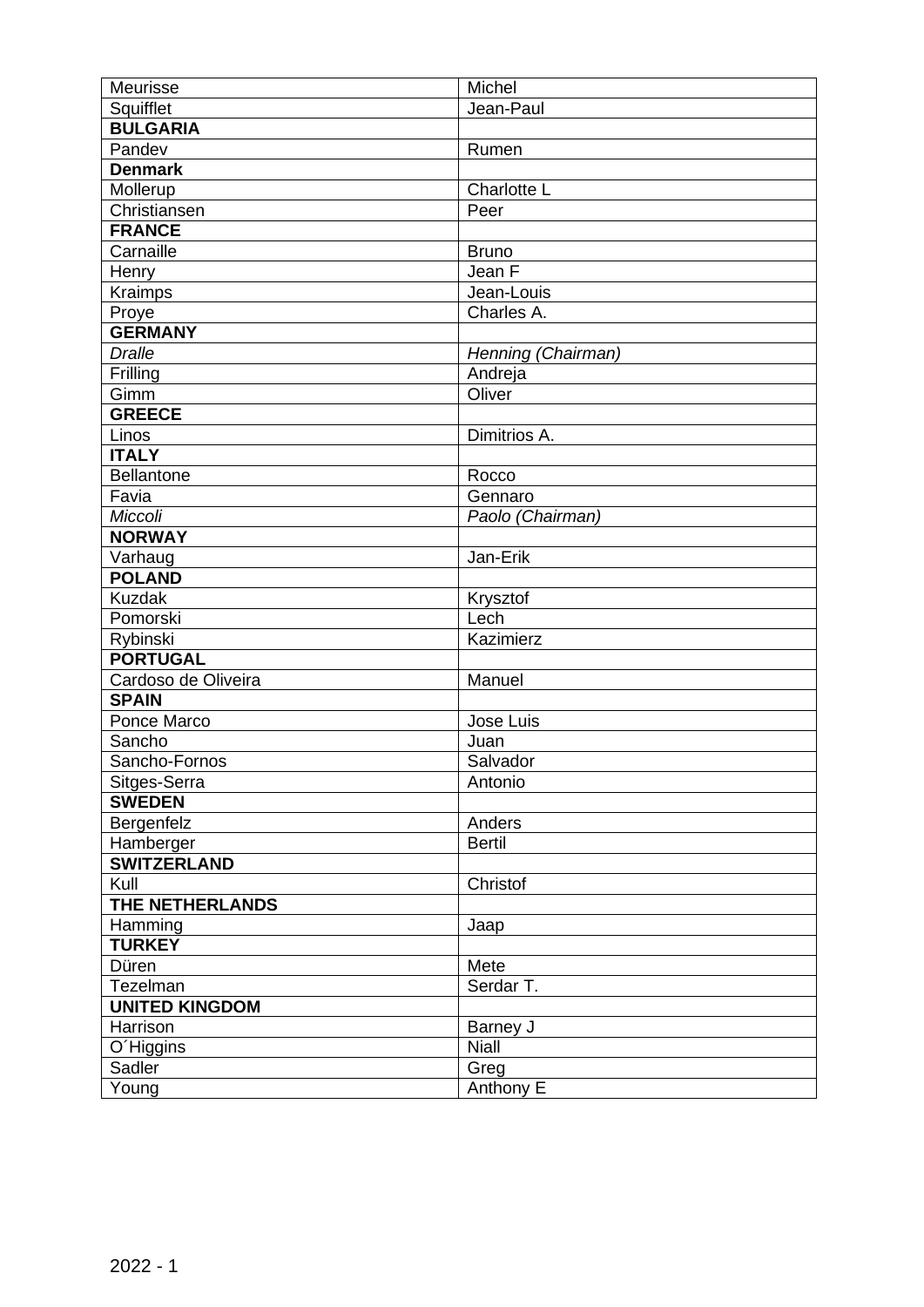# **CONSTITUTION AND BYLAWS**

| 2004 | Version - 1: Pisa                                                                                                                                                                                                               |
|------|---------------------------------------------------------------------------------------------------------------------------------------------------------------------------------------------------------------------------------|
| 2008 | Version - 2: Barcelona                                                                                                                                                                                                          |
| 2010 | Version - 3: Vienna (includes a new part: "Appendix")                                                                                                                                                                           |
| 2014 | Version - 4: Cardiff - A new version of the ESES constitution and a<br>re-establishment of ESES is mandatory to become generally<br>accepted as a non-profit organisation by the European authorities<br>(Appendix update 2014) |
| 2018 | Version - 5: Amsterdam (Appendix update 2018)                                                                                                                                                                                   |
| 2021 | Version - 6: Extraordinary Virtual General Assembly<br>(Appendix updated 2021/2022)                                                                                                                                             |

# **HONORARY MEMBERS**

| 2006 | Norman W. Thompson †, Ann Arbor, USA;         |
|------|-----------------------------------------------|
|      | Malcolm H. Wheeler, Cardiff, United Kingdom   |
| 2008 | Matthias Rothmund, Marburg, Germany           |
| 2010 | Anthony Elliott Young, London, United Kingdom |
| 2012 | Bertil Hamberger, Stockholm, Sweden           |
|      | Paolo Miccoli, Pisa, Italy                    |
| 2014 | Jan Erik Varhaug †, Bergen, Norway;           |
| 2018 | Jean-Francois Henry, Marseilles, France       |

# **PRELIMINARY EXECUTIVE COUNCIL (2003-2004)**

| President | Paolo Miccoli, Pisa, Italy             |
|-----------|----------------------------------------|
| Secretary | Henning Dralle, Halle/Saale, Germany   |
| Treasurer | Bruno Niederle, Vienna, Austria        |
| Recorder  | Antonio Sitges-Serra, Barcelona, Spain |

# **CONSTITUENT CONGRESS**

|  | 2004 14 05   Palazzo di Congressi - Pisa, Italy |
|--|-------------------------------------------------|
|--|-------------------------------------------------|

# **EXECUTIVE COUNCIL (EC)**

#### **OFFICERS**

(See definition: Constitution Version 4 – Cardiff, May 17, 2014)

# President

| $2004 - 2006$ | Paolo Miccoli, Pisa, Italy              |
|---------------|-----------------------------------------|
| $2006 - 2008$ | Bertil Hamberger, Stockholm, Sweden     |
| $2008 - 2010$ | Henning Dralle, Halle/Saale, Germany    |
| $2010 - 2012$ | Jean-Francois Henry, Marseilles, France |
| 2012 - 2014   | Bruno Niederle, Vienna, Austria         |
| 2014 - 2016   | Antonio Sitges-Serra, Barcelona, Spain  |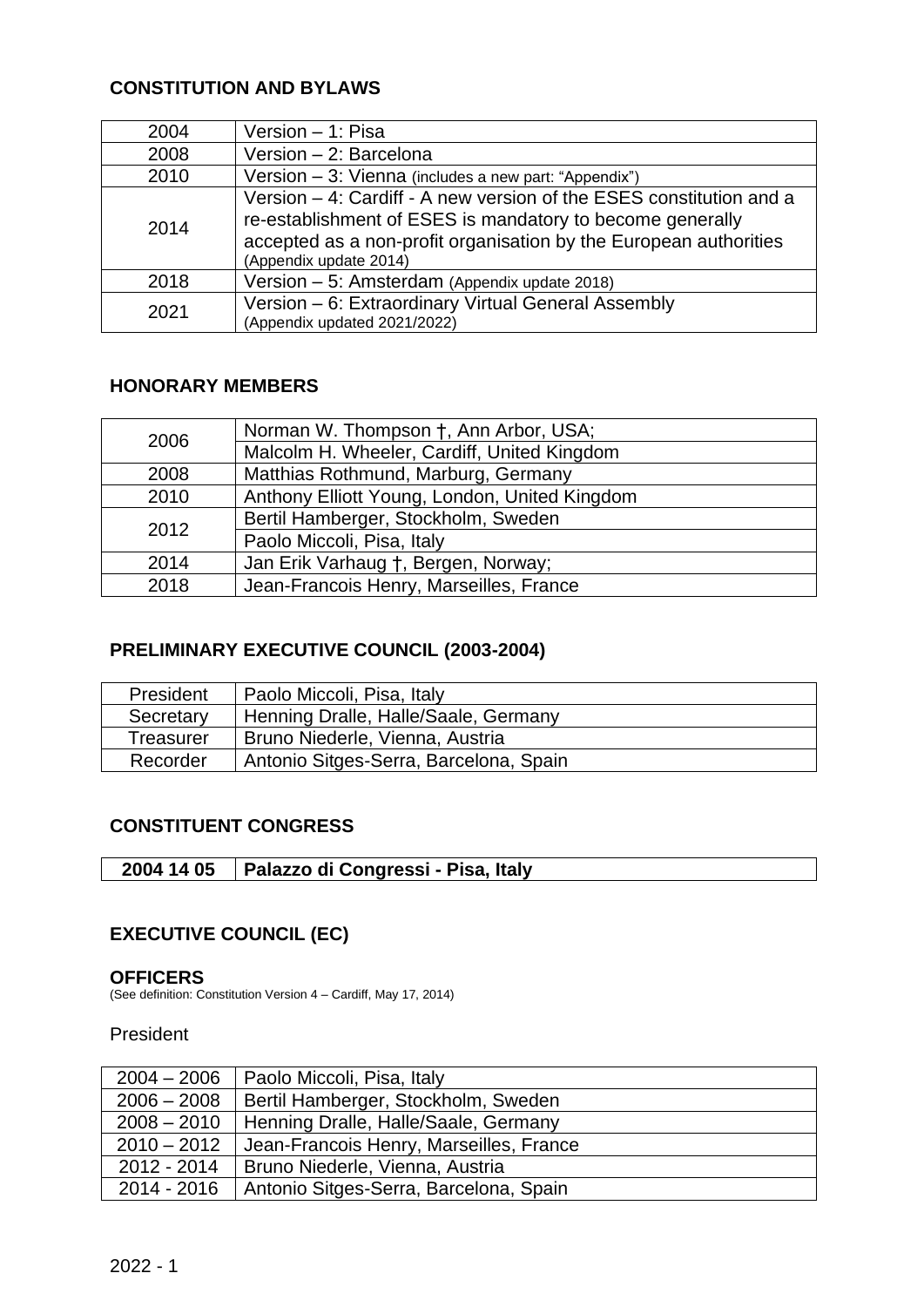| 2016 - 2018   Anders Bergenfelz, Lund, Sweden                                                            |
|----------------------------------------------------------------------------------------------------------|
| $\left.\frac{2018-2020}{2020\cdot 2022^*}\right]$ David Scott-Coombes, Vale of Glamorgan, United Kingdom |
|                                                                                                          |

\* Covid-19 (Corona virus) Pandemia: The Executive Committee proposed to temporarily freeze the positions on the EC and all other committee till 2022 (next regular general assembly) – this was confirmed by ESES members (electronic voting; January 2021)

#### President elect

| $2003 - 2004$  | Paolo Miccoli, Pisa, Italy                             |
|----------------|--------------------------------------------------------|
| $2004 - 2006$  | Bertil Hamberger, Stockholm, Sweden                    |
| $2006 - 2008$  | Henning Dralle, Halle/Saale, Germany                   |
| $2008 - 2010$  | Jean-Francois Henry, Marseilles, France                |
| $2010 - 2012$  | Bruno Niederle, Vienna, Austria                        |
| 2012 - 2014    | Antonio Sitges-Serra, Barcelona, Spain                 |
| $2014 - 2016$  | Anders Bergenfelz, Lund, Sweden                        |
| $2016 - 2018$  | David Scott-Coombes, Vale of Glamorgan, United Kingdom |
| 2018 - 2020    |                                                        |
| $2020 - 2022*$ | Marcin Barczynski, Krakow, Poland                      |

\* Covid-19 (Corona virus) Pandemia: The Executive Committee proposed to temporarily freeze the positions on the EC and all other committee till 2022 (next regular general assembly) – this was confirmed by ESES members (electronic voting; January 2021)

#### Past-President

| $2006 - 2008$ | Paolo Miccoli, Pisa, Italy              |
|---------------|-----------------------------------------|
| $2008 - 2010$ | Bertil Hamberger, Stockholm, Sweden     |
| $2010 - 2012$ | Henning Dralle, Halle/Saale, Germany    |
| $2012 - 2014$ | Jean-Francois Henry, Marseilles, France |
| $2014 - 2016$ | Bruno Niederle, Vienna, Austria         |
| $2016 - 2018$ | Antonio Sitges-Serra, Barcelona, Spain  |
| $2018 - 2020$ |                                         |
| 2020 - 2022*  | Anders Bergenfelz, Lund, Sweden         |

\* Covid-19 (Corona virus) Pandemia: The Executive Committee proposed to temporarily freeze the positions on the EC and all other committee till 2022 (next regular general assembly) – this was confirmed by ESES members (electronic voting; January 2021)

#### **Secretary**

|             | 2004 – 2006   Henning Dralle, Halle/Saale, Germany |
|-------------|----------------------------------------------------|
|             | 2006 – 2010   Jean-Luise Kraimps, Poitiers, France |
|             | 2010 - 2014   Jean-Luise Kraimps, Poitiers, France |
| 2014 - 2018 | Maurizio Iacobone, Padua, Italy                    |
|             | 2018 - 2022   Maurizio Iacobone, Padua, Italy      |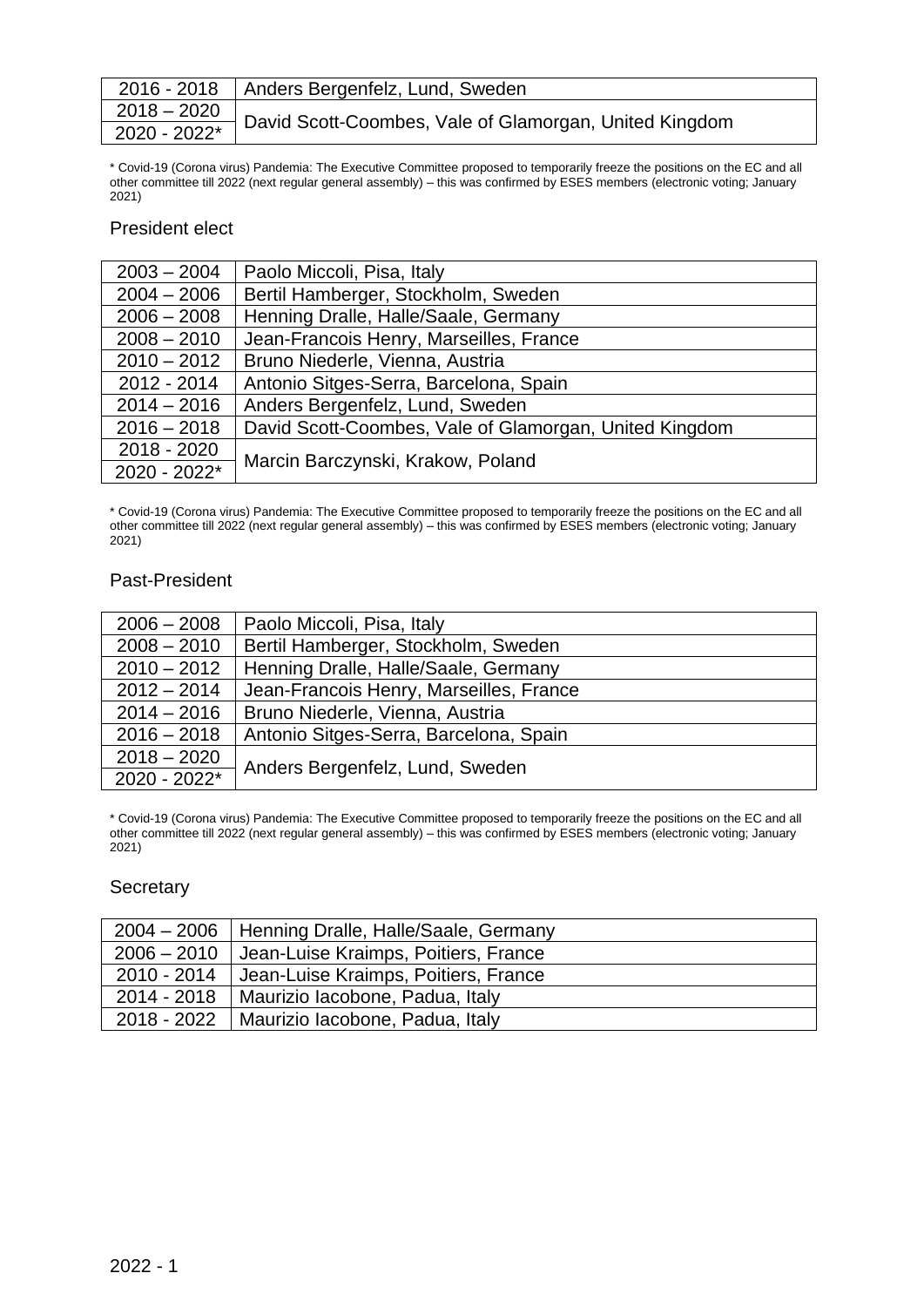### **Treasurer**

| 2003 - 2008   | Bruno Niederle, Vienna, Austria                             |
|---------------|-------------------------------------------------------------|
| $2008 - 2010$ | Bruno Niederle, Vienna, Austria                             |
| 2010 - 2014   | Frederic Triponez, Geneva, Switzerland                      |
| $2014 - 2018$ | Marcin Barczynski, Krakow, Poland                           |
|               | 2018 - 2022   Laurent Brunaud, Vandoeuvre-les-Nancy, France |

#### Recorder

| $2003 - 2006$ | Antonio Sitges-Serra, Barcelona, Spain |
|---------------|----------------------------------------|
| $2006 - 2010$ | Thierry Defechereux, Liege, Belgium    |
| $2010 - 2012$ | Anders Bergenfelz, Lund, Sweden        |
| 2012 - 2014   | Anders Bergenfelz, Lund, Sweden        |
| $2014 - 2016$ | Kerstin Lorenz, Halle/Saale, Germany   |
| 2016 - 2018   | Kerstin Lorenz, Halle/Saale, Germany   |
| 2018 - 2020   | Christian Scheuba, Vienna, Austria     |
| 2020 - 2022*  |                                        |

\* Covid-19 (Corona virus) Pandemia: The Executive Committee proposed to temporarily freeze the positions on the EC and all other committee till 2022 (next regular general assembly) – this was confirmed by ESES members (electronic voting; January 2021)

#### **PERMANENT MEMBERS**

(See definition: Constitution Version 4 – Cardiff, May 17, 2014; (DES: Division of Endocrine Surgery; NDC: National Delegate Council; RC: Research Committee and EC: Educational Committee)

| $2006 - 2010$ | Anders Bergenfelz, Lund, Sweden (DES)                          |
|---------------|----------------------------------------------------------------|
| $2006 - 2010$ | Marcin Barczynski, Krakow, Poland (NDC)                        |
| $2006 - 2010$ | Thomas Clerici, St. Gallen, Switzerland (RC/EC)                |
| 2008 - 2012   | David Scott-Coombes, Vale of Glamorgan, United Kingdom (RC/EC) |
| $2008 - 2012$ | Antonio Sitges-Serra, Barcelona, Spain (DES)                   |
| $2010 - 2014$ | Maurizio lacabone, Padova, Italy (RC/EC)                       |
| $2010 - 2014$ | Rumen Pandev, Sofia, Bulgaria (NDC)                            |
| 2012 - 2016   | Mihai Radu, Oxford, United Kingdom (RC/EC)                     |
| 2012 - 2016   | David Scott-Coombes, Vale of Glamorgan, United Kingdom (DES)   |
| 2014 - 2018   | Dimitrios Linos, Athens, Greece (NDC)                          |
| $2014 - 2018$ | Sam Van Slycke, Aalst, Belgium                                 |
| $2016 - 2018$ |                                                                |
| 2018 - 2022*  | Oliver Gimm, Linköping, Sweden (DES)                           |
| 2016 - 2020   | Mihai Radu, Oxford, United Kingdom (RC/EC)                     |
| 2020 - 2022*  |                                                                |
| 2018 - 2022   | Sam Van Slycke, Belgium, Aalst, Belgium (NDC)                  |
| 2018 - 2022   | Marco Raffaeli, Rome, Italy                                    |
| 2022 - 2023   | DES: Oliver Gimm, Linköping, Sweden                            |

\* Covid-19 (Corona virus) Pandemia: The Executive Committee proposed to temporarily freeze the positions on the EC and all other committee till 2022 (next regular general assembly) – this was confirmed by ESES members (electronic voting; January 2021)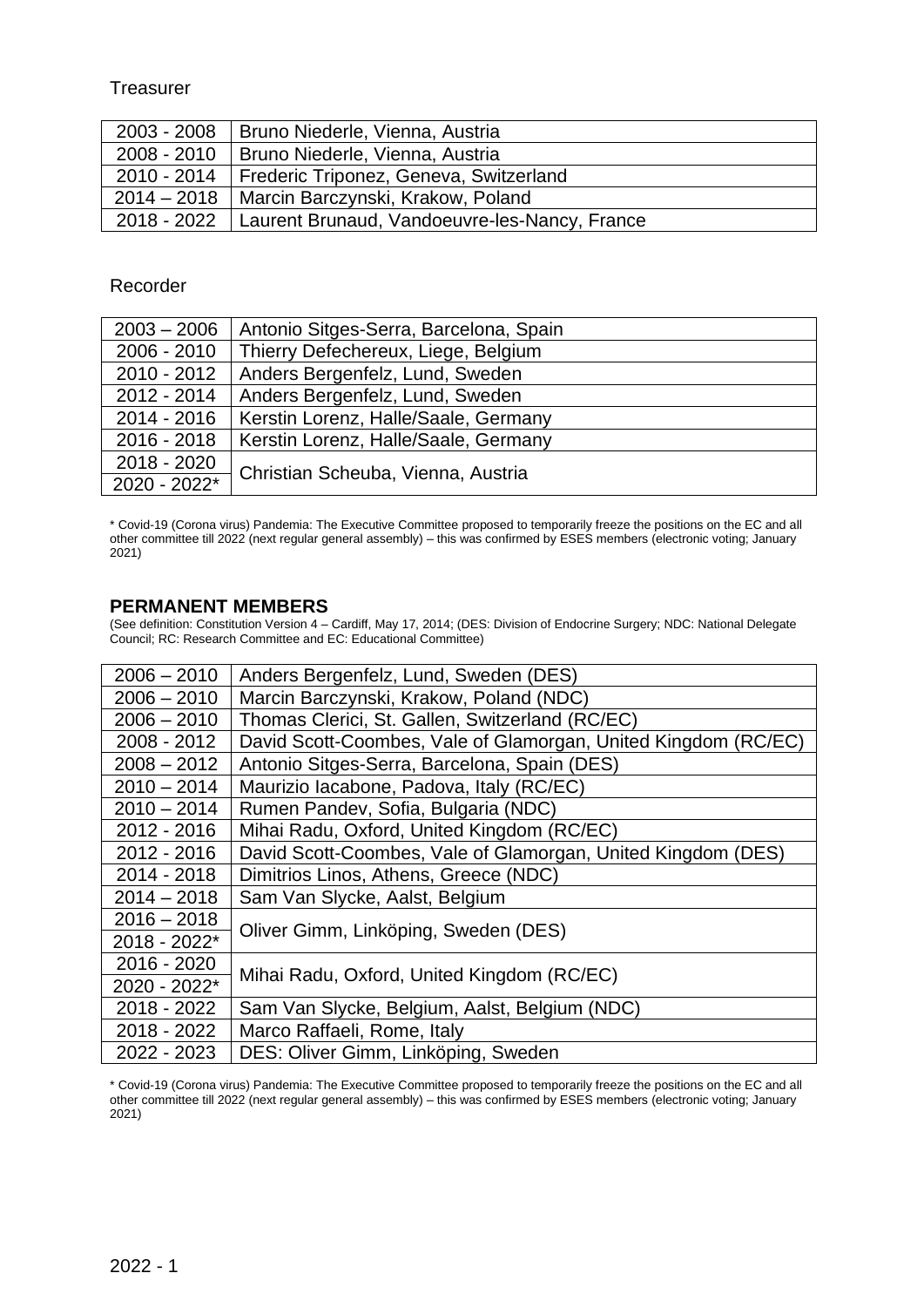#### **TEMPORARY MEMBERS**

(See definition: Constitution Version 4 – Cardiff, May 17, 2014)

| $2014 - 2016$ | Rumen Pandev, Sofia, Bulgaria - Workshop Varna 2015                |
|---------------|--------------------------------------------------------------------|
| $2015 - 2017$ | Serdar Tezelman (coordinator) Istanbul, Turkey - Congress Istanbul |
|               | 2016                                                               |
| $2016 - 2018$ | Mihai Radu, Oxford, United Kingdom - Workshop Oxford 2017 -        |
|               | (double function)                                                  |
|               | Sam Van Slycke, Belgium, Aalst, Belgium – Congress Amsterdam       |
| 2017 - 2019   | 2018 (double function)                                             |
|               | Elisabeth Jacqueline Maria Nieven Van Dijkum, Amsterdam, The       |
|               | Netherlands - Congress Amsterdam 2018                              |
| $2018 - 2020$ | Jesus Maria Villar Del Moral, Granada, Spain                       |
| $2019 - 2021$ |                                                                    |
| 2021 - 2023*  | Kyriakos Vamvakidis, Athens, Greece                                |

\* Covid-19 (Corona virus) Pandemia: The Executive Committee proposed to temporarily freeze the positions on the EC and all other committee till 2022 (next regular general assembly) – this was confirmed by ESES members (electronic voting; January 2021)

# **Chairman of the National Delegate Committee (NDC)**

| $2004 - 2006$ | Antony E. Young, London, United Kingdom |
|---------------|-----------------------------------------|
| $2006 - 2010$ | Marcin Barczynski, Krakow, Poland       |
| $2010 - 2014$ | Rumen Pandev, Sofia, Bulgaria           |
| $2014 - 2018$ | Dimitrios Linos, Athens, Greece         |
| 2018 - 2022   | Sam Van Slycke, Aalst, Belgium          |

# **European Board of Surgery - Division of Endocrine Surgery (DES) – Chairman of the Division**

| $2004 - 2006$ | Bertil Hamberger, Stockholm, Sweden                    |
|---------------|--------------------------------------------------------|
| $2006 - 2010$ | Anders Bergenfelz, Lund, Sweden                        |
| $2010 - 2014$ | Antonio Sitges-Serra, Barcelona, Spain                 |
| 2014 - 2016   | David Scott-Coombes, Vale of Glamorgan, United Kingdom |
| $2016 - 2018$ |                                                        |
| 2018 - 2023*  | Oliver Gimm, Linköping, Sweden                         |

\* Covid-19 (Corona virus) Pandemia: The Executive Committee proposed to temporarily freeze the positions on the EC and all other committee till 2022 (next regular general assembly) – this was confirmed by ESES members (electronic voting; January 2021)

#### **Auditor**

(Constitution Version 3 – Vienna, May 25, 2010)

| $2010 - 2012$  | Bertil Hamberger, Stockholm, Sweden       |
|----------------|-------------------------------------------|
|                | Marco Raffaelli, Rome, Italy              |
| 2012 - 2014    | Bertil Hamberger, Stockholm, Sweden       |
|                | Marco Raffaelli, Rome, Italy              |
| $2014 - 2016$  | Svante Jansson, Göteborg, Sweden          |
|                | Fausto Palazzo, London, United Kingdom    |
| 2016 - 2018    | Paola Vincenza Satori, Desio, Italy       |
|                | Gianluca Donatini, Lille, France          |
| 2018 - 2020    | Paola Vincenza Satori, Desio, Italy       |
| $2020 - 2022*$ | Aleksander Jozef Konturek, Krakow, Poland |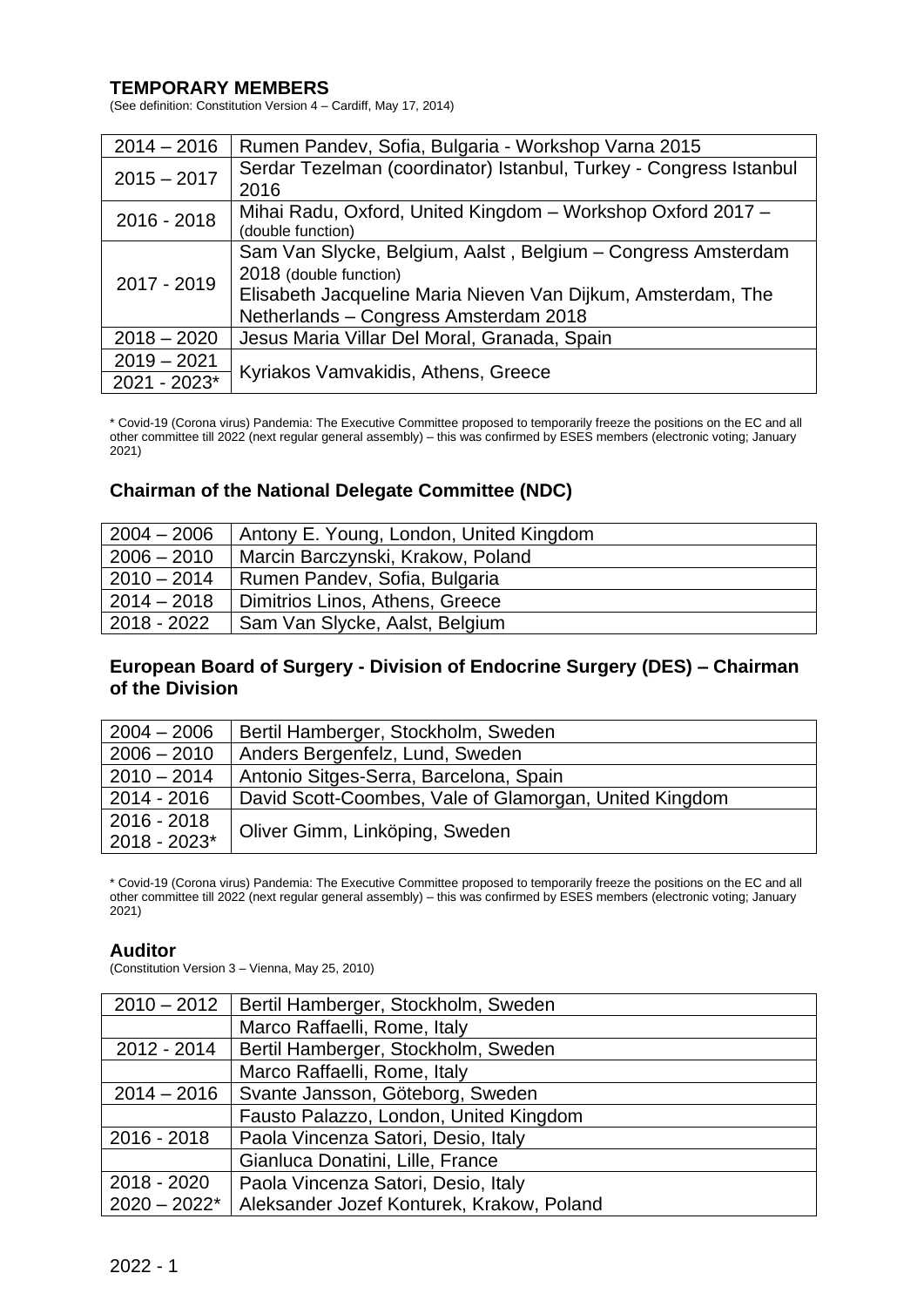\* Covid-19 (Corona virus) Pandemia: The Executive Committee proposed to temporarily freeze the positions on the EC and all other committee till 2022 (next regular general assembly) – this was confirmed by ESES members (electronic voting; January 2021)

# **COMMITTEES**

# **Membership Committee**

Coordination: ESES Vienna Office (K. Knob)/B. Pugl together with

| $2010 - 2012$                 | Jean-Francois Henry (Chairman), Marseilles, France        |
|-------------------------------|-----------------------------------------------------------|
|                               | Jean-Luise Kraimps, Poitiers, France                      |
|                               | Frederic Triponez, Geneva, Switzerland                    |
| 2012 - 2014                   | Bruno Niederle (Chairman), Vienna, Austria                |
|                               | Jean-Luise Kraimps, Poitiers, France                      |
|                               | Frederic Triponez, Geneva, Switzerland                    |
| $2014 - 2016$                 | Anders Bergenfelz (Chairman), Lund, Sweden                |
|                               | Maurizio Iacobone, Padua, Italy                           |
|                               | Marcin Barczynski, Krakow, Poland                         |
| 2016 - 2018                   | David Scott-Coombes (Chairman), Vale of Glamorgan, United |
|                               | Kingdom                                                   |
|                               | Maurizio Iacobone, Padua, Italy                           |
|                               | Marcin Barczynski, Krakow, Poland                         |
| $2018 - 2020$<br>2020 - 2022* | Marcin Barczynski (Chairman), Krakow, Poland              |
|                               | Maurizio Iacobone, Padua, Italy                           |
|                               | Laurent Brunaud, Vandoeuvre-les-Nancy, France             |
|                               |                                                           |

\* Covid-19 (Corona virus) Pandemia: The Executive Committee proposed to temporarily freeze the positions on the EC and all other committee till 2022 (next regular general assembly) – this was confirmed by ESES members (electronic voting; January  $2021$ 

# **Nominating Committee**

| 2004 - 2006   | Jan Zedenius (Chairman), Nacka, Sweden             |
|---------------|----------------------------------------------------|
|               | Paolo Miccoli, Pisa, Italy                         |
|               | Lech Pomorski, Lodz, Poland                        |
| 2006 - 2008   | Paolo Miccoli (Chairman), Pisa, Italy              |
|               | Anders Bergenfelz, Lund, Sweden                    |
|               | Thomas Clerici, St. Gallen, Switzerland            |
|               | Antony E. Young, London, United Kingdom            |
| 2008 - 2010   | Bertil Hamberger (Chairman), Stockholm, Sweden     |
|               | Bruno Carnaille, Lille, France                     |
|               | Jan-Erik Varhaug, Bergen, Norway                   |
|               | Rumen Pandev, Sofia, Bulgaria                      |
| 2010 - 2012   | Henning Dralle (Chairman), Halle/Saale, Germany    |
|               | Dimitrios Linos, Athens, Greece                    |
|               | Celestino Lombardi, Rome, Italy                    |
|               | Greg Sadler, Oxford, United Kingdom                |
| $2012 - 2014$ | Jean-Francois Henry (Chairman), Marseilles, France |
|               | Juan Sancho, Barcelona, Spain                      |
|               | Svante Carl Gustaf Jansson, Gothenborg Sweden,     |
|               | Sam Van Slycke Brussels, Belgium                   |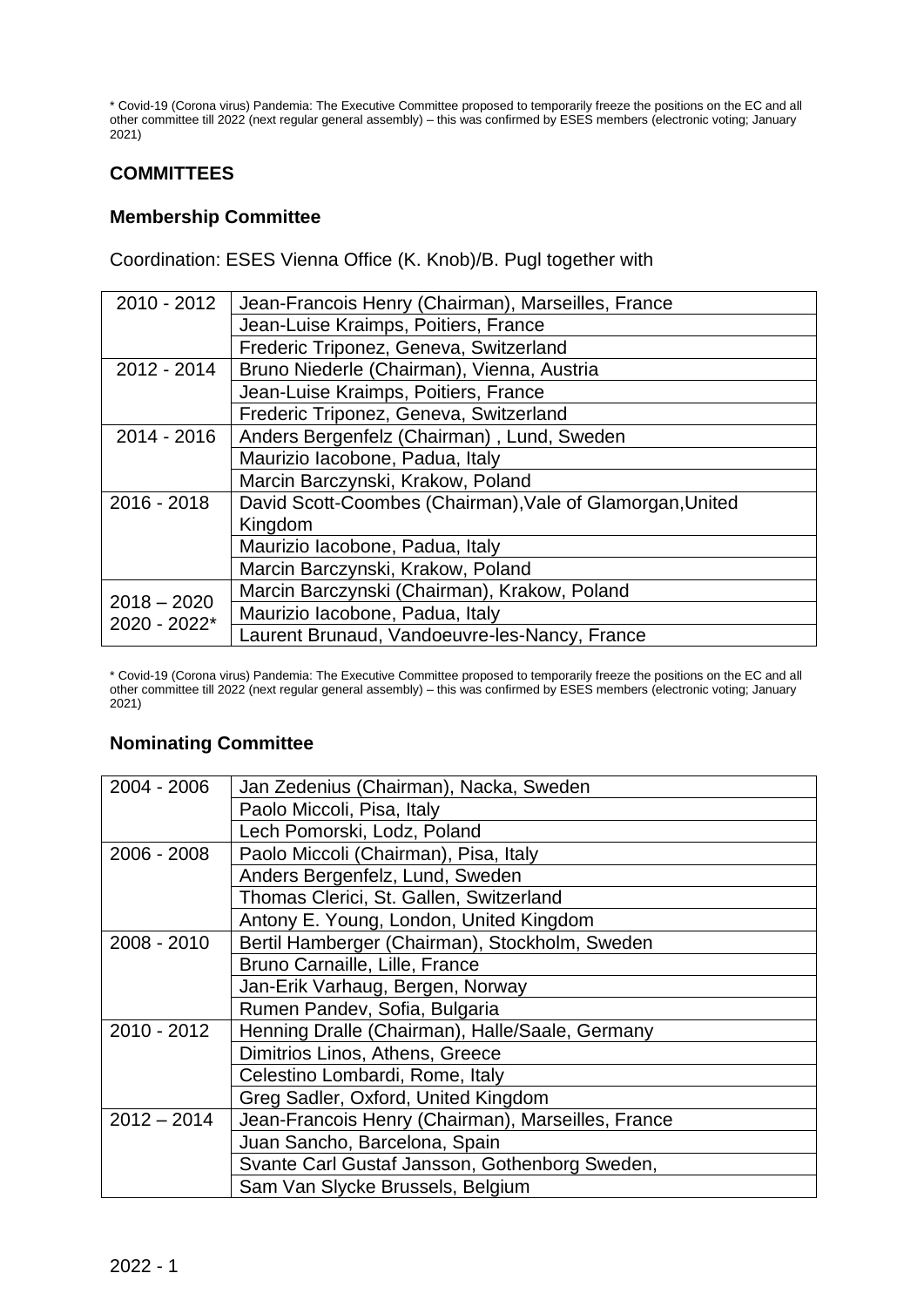| $2014 - 2016$ | Bruno Niederle (Chairman), Vienna, Austria                |
|---------------|-----------------------------------------------------------|
|               | Gianlorenzo Dionigi, Bores, Italy                         |
|               | Johnathan Hubbard, London, United Kingdom                 |
|               | Barbara Mullineris, Modena, Italy                         |
| $2016 - 2018$ | David Scott-Coombes (Chairman), Vale of Glamorgan, United |
|               | Kingdom                                                   |
|               | Aleksander Konturek, Krakow, Poland                       |
|               | Thomas Musholt, Mainz, Germany                            |
|               | Fausto Palazzo, London, United Kingdom                    |
|               | Anders Bergenfelz (Chairman), Lund, Sweden                |
| 2018 - 2020   | Gianluca Donatini, Lille, France                          |
| 2020 - 2022*  | Ioannis Koutelidakis, Thessaloniki, Greece                |
|               | Luigi Oragano, Domodossola, Italy                         |

\* Covid-19 (Corona virus) Pandemia: The Executive Committee proposed to temporarily freeze the positions on the EC and all other committee till 2022 (next regular general assembly) – this was confirmed by ESES members (electronic voting; January 2021)

# **Research and Education Committee**

(Formation Executive Council – Barcelona April 24, 2008)

| 2008 - 2010   | Thomas Clerici (Chairman), St. Gallen, Switzerland        |
|---------------|-----------------------------------------------------------|
|               | Kerstin Lorenz, Halle/Saale, Germany                      |
|               | Juan Sancho, Barcelona, Spain                             |
|               | David Scott-Coombes, Vale of Glamorgan, United Kingdom    |
|               | Frédéric Triponez, Geneva, Switzerland                    |
| $2010 - 2012$ | David Scott-Coombes (Chairman), Vale of Glamorgan, United |
|               | Kingdom                                                   |
|               | Marcin Barczynski, Krakow, Poland                         |
|               | Thomas Clerici, St. Gallen, Switzerland                   |
|               | Kerstin Lorenz, Halle/Saale, Germany                      |
| 2012 - 2014   | Maurizio lacabone (Chairman), Padova, Italy               |
|               | Celestino Pio Lombardi, Rome, Italy                       |
|               | Gianluca Donatini, Pisa, Italy                            |
|               | Barbara Mullineris, Modena, Italy                         |
| 2014 - 2016   | Radu Mihai (Chairman), Oxford, United Kingdom             |
|               | Marco Raffaelli, Roma, Italy                              |
|               | Thomas Musholt, Mainz, Germany                            |
|               | Elisabeth Nieveen Van Dijkum, Amsterdam, The Netherlands  |
| 2016 - 2018   | Radu Mihai (Chairman), Oxford, United Kingdom             |
|               | Gianlorenzo Dionigi, Boresi, Italy                        |
|               | Özer Makay, Izmir, Turkey                                 |
|               | Elisabeth Nieveen van Dijkum, Amsterdam, The Netherlands  |
|               | Radu Mihai (Chairman), Oxford, United Kingdom             |
| 2018 - 2020   | Pier Francesco Alesina, Essen, Germany                    |
| 2020 - 2022*  | Özer Makay, Izmir, Turkey                                 |
|               | Thomas Musholt, Mainz, Germany                            |

\* Covid-19 (Corona virus) Pandemia: The Executive Committee proposed to temporarily freeze the positions on the EC and all other committee till 2022 (next regular general assembly) – this was confirmed by ESES members (electronic voting; January 2021)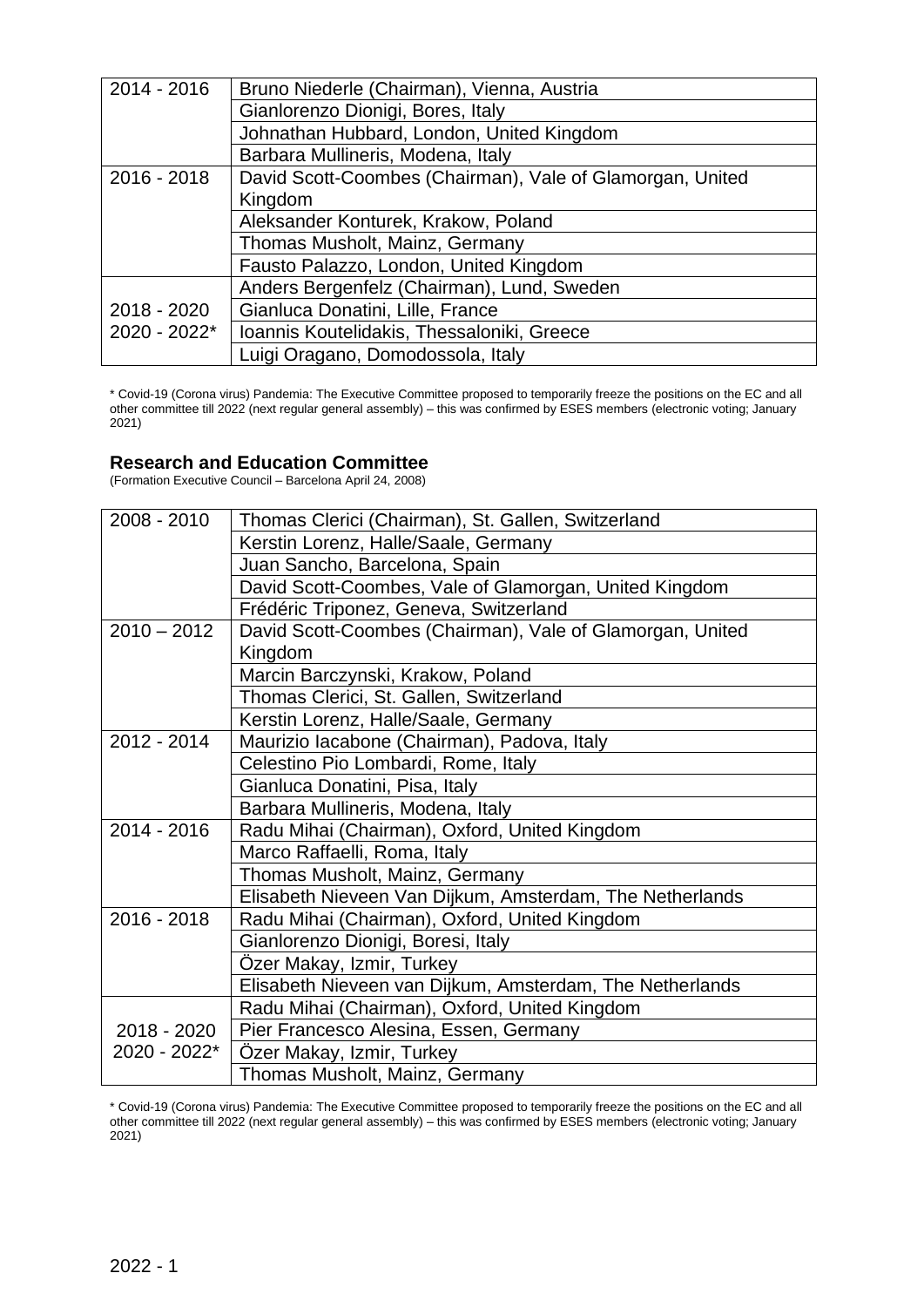# **BIENNIAL CONGRESS**

# **Local Organizers/Location**

| 2004 | Paolo Miccoli - Pisa, Italy (Constituent Congress)                               |
|------|----------------------------------------------------------------------------------|
| 2006 | Stanislaw Cichon, Marcin Barczynski - Krakow, Poland.                            |
| 2008 | Antonio Sitges-Serra - Barcelona, Spain                                          |
| 2010 | Bruno Niederle - Vienna, Austria                                                 |
| 2012 | Svante Jansson, Bo Wängberg - Göteborg, Sweden                                   |
| 2014 | David Scott-Coombes - Cardiff, United Kingdom                                    |
|      | Mete Duren, Serdar Tezelman (coordinator), Yesim Erbil - Istanbul,               |
| 2016 | Turkey - Because of the tragic developments in many parts of Europe and          |
|      | Istanbul (terrorism) the 7th Biennial ESES Congress was cancelled                |
| 2018 | Elisabeth JM Nieveen van Dijkum - Amsterdam                                      |
|      | Sam Van Slycke - Aalst, Belgium                                                  |
|      | Covid-19 (Corona virus) Pandemia - all national and international congresses and |
| 2020 | workshops had to be cancelled.                                                   |
|      | Corresponding the ESES Constitution - Bylaws (Article 13/4 [Version 5 - May 25,  |
|      | 2018]) the president cancelled the biennial congress $2020 - in$ accordance with |
|      | the local organizers the congress was shifted to 2022                            |
| 2022 | Kyriakos Vamvakidis - Athens, Greece                                             |
| 2024 | Marco Raffaelli, Rocco Bellantone, Rome, Italy                                   |

# **CONFERENCES (former WORKSHOPS)/TOPIC/LOCAL ORGANIZERS**

Constitution and bylaws – Version 5 (Amsterdam) modification: Change of the name "workshop" to "conference"

| 2006 | Halle/Saale, Germany - Henning Dralle, Michael Brauckhoff        |
|------|------------------------------------------------------------------|
|      | Modern technology in thyroid surgery                             |
| 2007 | Vienna, Austria - Bruno Niederle, Christian Scheuba              |
|      | Update in Endocrine Surgery -                                    |
|      | Endoscopic surgery in neuroendocrine pancreatic tumours          |
| 2009 | Lund, Sweden - Anders Bergenfelz                                 |
|      | Update in Endocrine Surgery -                                    |
|      | Modern techniques in PHPT surgery: an evidence-based perspective |
| 2011 | Lyon, France - Jean-Louis Peix, Jean-Louis Kraimps               |
|      | Update in Endocrine Surgery - Malignant adrenal tumours          |
| 2013 | Berlin, Germany - Henning Dralle, Kerstin Lorenz, Thomas         |
|      | Steinmüller                                                      |
|      | Update in Endocrine Surgery - Thyroid Cancer                     |
| 2015 | Varna, Bulgaria - Antonio Sitges-Serra; Rumen Pandev             |
|      | Update in Endocrine Surgery - Hyperparathyroidism due multiple   |
|      | gland disease: An evidence-based perspective                     |
|      | Oxford, UK - Radu Mihai                                          |
| 2017 | Update in Endocrine Surgery - Endocrine surgery for subclinical  |
|      | diseases                                                         |
| 2019 | Granada, Spain - J Villar                                        |
|      | Volume Outcomes and quality standards in endocrine surgery       |
| 2021 | Virtual (extraordinary) Conference - May 28, 2021                |
|      | David Scott-Coombes as president together with members of the    |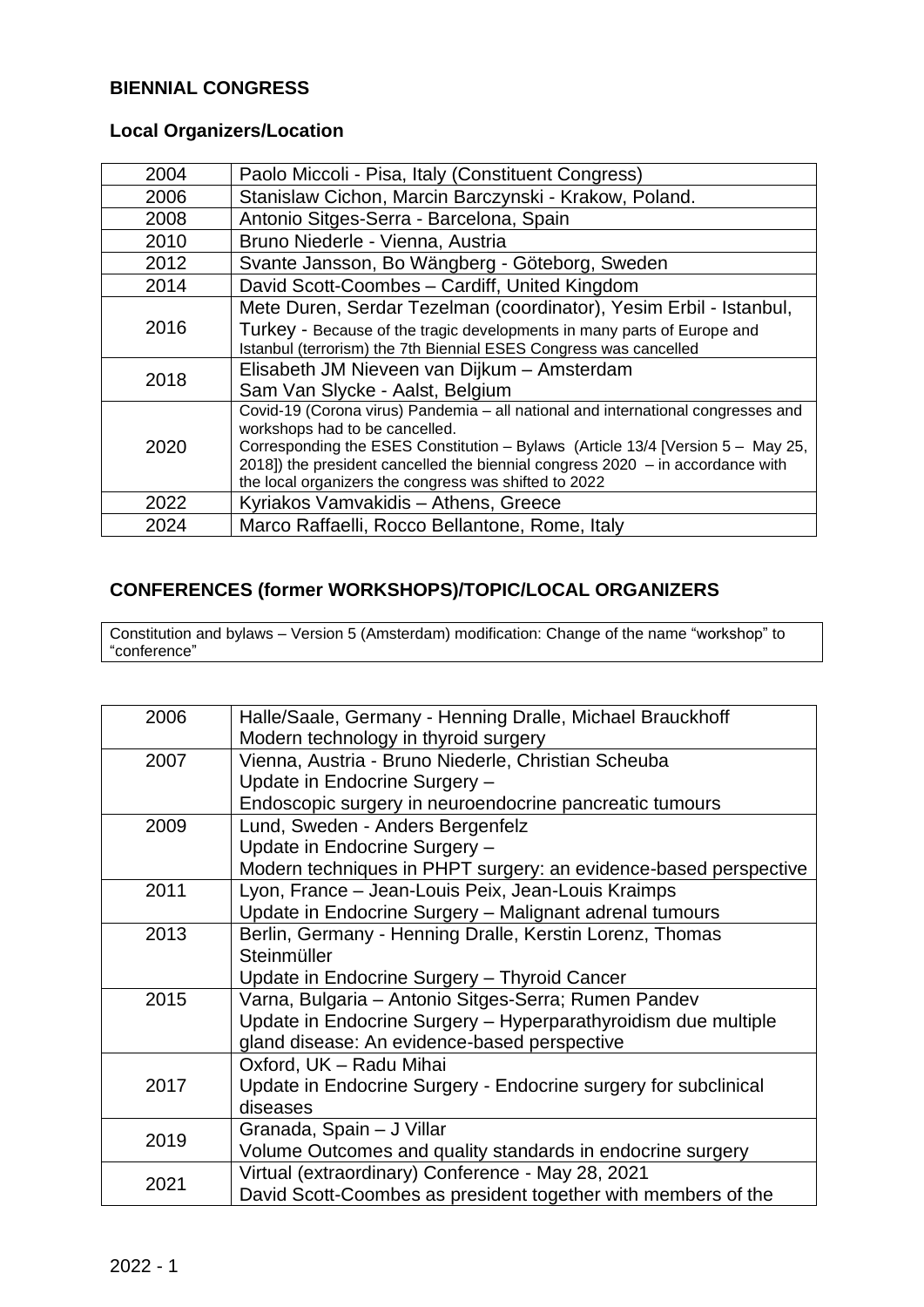|      | Executive Council                                                                           |
|------|---------------------------------------------------------------------------------------------|
| 2023 | Mainz, Germany- T. Musholt<br>Update in Endocrine Surgery - Advanced endocrine malignancies |

# **HONORARY LECTURE - "CHARLES PROYE HONORARY LECTURE"**

# **Lecturer/Topics**

| 2004 | Jacques Marescaux, Strasbourg, France<br>Information age and endocrine surgery. How long should it last? |
|------|----------------------------------------------------------------------------------------------------------|
| 2006 | Göran Akerström, Uppsala, Sweden<br>Parathyroid neoplasia: DNA - based surgical concept                  |
|      | the EC decides to name the honorary lecture during the biennial                                          |

#### 2006 11 11 meeting "Charles Proye Honorary Lecture", (Charles Proye, MD, Professor of Surgery, Endocrine Surgeon, Lille, France)

# **Charles Proye Honorary Lecture**

| 2008 | Jean Francoise Henry, Marseille, France<br>The current role of imaging studies in surgery for primary<br>hyperparathyroidism |
|------|------------------------------------------------------------------------------------------------------------------------------|
| 2010 | Paolo Miccoli, Pisa, Italy<br>Minimally invasive endocrine surgery and the future                                            |
| 2012 | Gregory Randolph, Boston, USA<br>Thyroid surgery and the larynx                                                              |
| 2014 | Clive S. Grant, Rochester/Minnesota, USA<br>Hyperinsulinism and the surgeon                                                  |
| 2018 | Quan - Yang Duh, San Francisco, USA<br>Pheochromocytoma: A Challenge for Endocrine Surgeons"                                 |

# **SCIENTIFIC/EDUCATIONAL/BASIC/HISTORICAL LECTURES**

# **BJS Lecture**

| 2020 | The British Journal of Surgery becomes the official scientific organ of<br>ESES and starts to sponsor a scientific lecture presented during<br>biennial ESES congresses                                                                                                                                                                    |
|------|--------------------------------------------------------------------------------------------------------------------------------------------------------------------------------------------------------------------------------------------------------------------------------------------------------------------------------------------|
| 2021 | <b>ESES 2021 Virtual Conference</b><br>S. J. Silverberg, New York, USA<br>Professor of Medicine<br>Clinical Director, Metabolic Bone Diseases Unit, Medical Director, The Parathyroid<br>Center, Columbia University College of Physicians & Surgeons<br>Primary hyperparathyroidism: management after unsuccessful<br>parathyroid surgery |

# **Educational Clinical Lecture – Key-Note Lecture**

| 2010 | Guido Rindi, Rome, Italy; Ursula Plöckinger, Berlin, Germany; Göran |
|------|---------------------------------------------------------------------|
|      | Akerström, Uppsala, Sweden; Bo Wängberg, Gothenburg, Sweden;        |